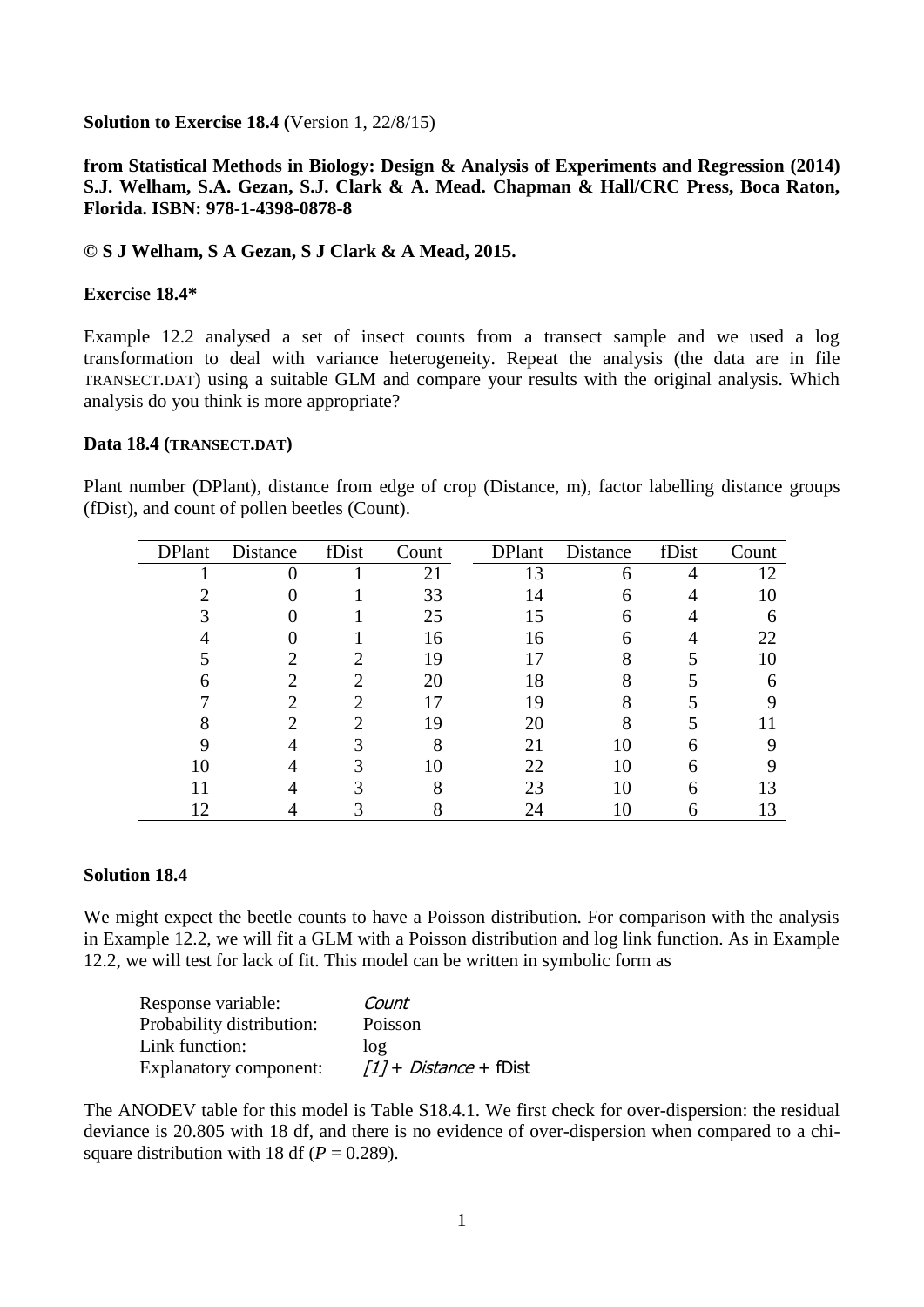| Source of<br>variation | df | Deviance | Mean<br>deviance | (Chi-squared prob.) |
|------------------------|----|----------|------------------|---------------------|
| + Distance             |    | 32.867   | 32.867           | < 0.001             |
| $+$ fDist              | 4  | 17.063   | 4.266            | 0.002               |
| Residual               | 18 | 20.805   | 1.156            |                     |
| Total                  | 23 | 70.735   |                  |                     |

**Table S18.4.1** Sequential ANODEV table for GLM with Poisson distribution and log link for beetle counts in terms of distance, testing for lack of fit and assuming no over-dispersion.



**Figure S18.4.1**. Composite set of residual plots for GLM with Poisson distribution and log link for beetles counts, testing for lack of fit.

A composite set of residual plots is in Figure S18.4.1. There are two large residuals which might be inspected as potential outliers, but otherwise the plots show no great cause for concern given the small number of observations. The ANODEV table shows very strong evidence of lack of fit to the linear model on the log scale. This matches the conclusion from analysis of the log-transformed data. Figure S18.4.2 shows the fitted means from these two analyses with the observed counts, and it is clear that there is little difference between them. The GLM fitted means match the arithmetic means of the treatment groups whereas the regression on log-transformed counts yields the geometric means of the treatment groups. The difference is only visible in the two groups (0m and 6m) with greater spread. In principle, we might prefer the GLM as its assumptions are more likely to match the underlying properties of the data. In practice, as we have seen, the choice makes little difference; this will not always be the case.